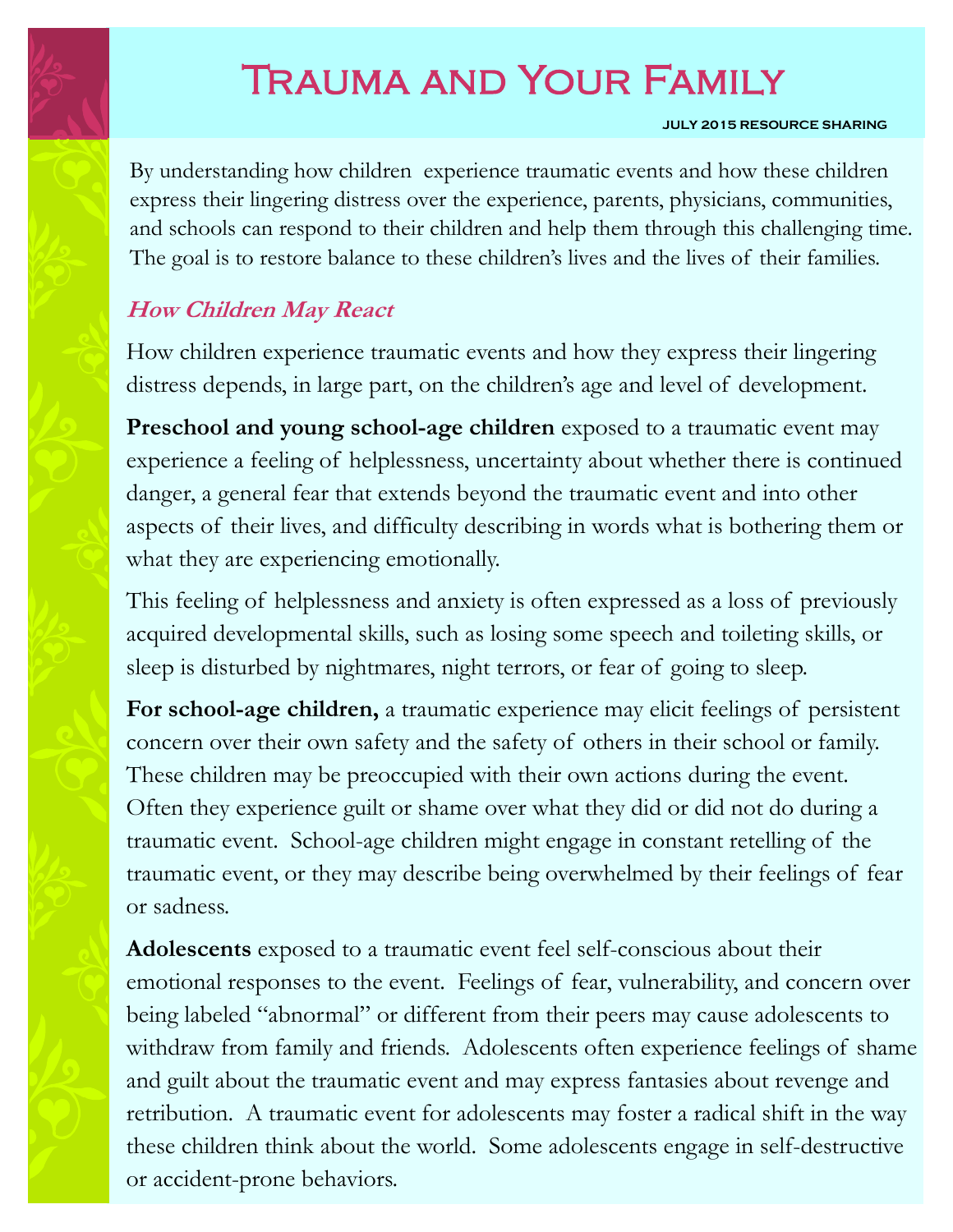# Trauma and Your Family

#### **JULY 2015 RESOURCE SHARING**

### **Helping Kids Cope with Traumatic Events**

**A**ge appropriate—Provide information that is appropriate for the child's age. Children do not need all the graphic details. Young children do not need long explanations, while older children may benefit from learning about the historical background of the problems.

**B**e a good listener—Be available to listen to your children. Do not dismiss their concerns, but try to understand them.

**Control your responses—Remain calm.** Children take their emotional cues from the adults around them.

**D**elete (inappropriate) television—Repeated viewing of tragic events can traumatize children over and over. Also, children do not need to hear the endless speculation that is part of most news programs.

**E**xpress love—Also, express goodness; express faith. Simple acts of kindness reassures children that goodness still exists.

**F**ocus on the helpers—Emphasizing the role of helpers lets children see that there are many brave and caring people in the world.

Get back to family routines—Routines reassure children that their world is all right. Pay special attention to bedtime routines.

**H**ugs—Provide physical reassurance.

**I**ntense emotions—Expect intense feelings that may come and go. We can model for children how to handle emotions constructively.

**J**okes—Some children, particularly teens, may use humor as a way to cope. Within reason, be accepting of this.

**K**now your resources—Feel free to consult friends, grandparents, doctors, school counselors as needed.

Love—Tell your children "I love you." Tell them often.

**M**onitor children's play—Children express emotions through play.**N**otice what your child needs—Be prepared to give your child extra time and attention during difficult periods.